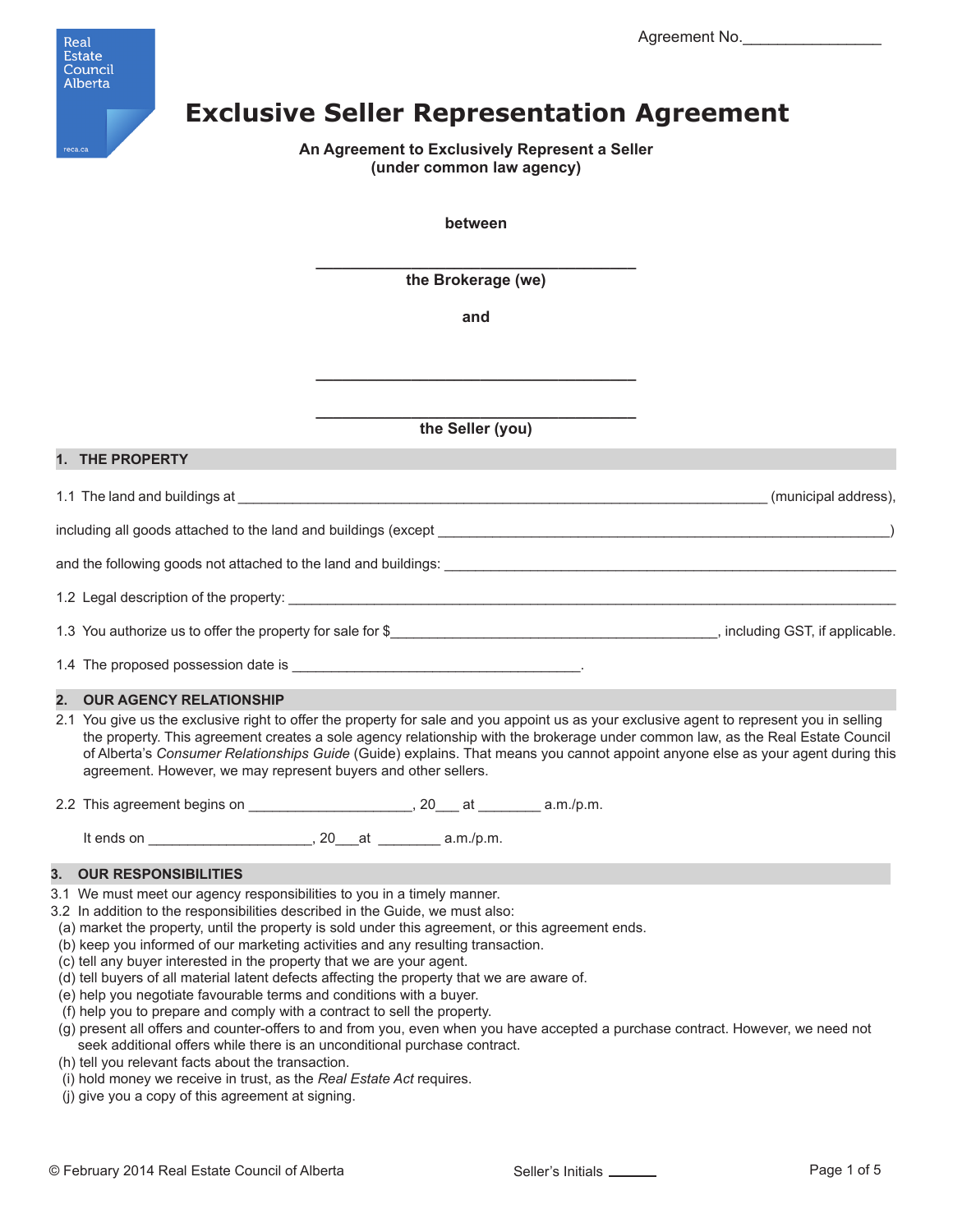# **4. OUR OTHER SERVICES**

4.1 You request and we agree to provide the following services:

# **5. YOUR RESPONSIBILITIES**

- 5.1 During this agreement, you must:
- (a) insure the property and its contents against loss or damage due to causes normally insured against for similar properties, even if your property is vacant.

\_\_\_\_\_\_\_\_\_\_\_\_\_\_\_\_\_\_\_\_\_\_\_\_\_\_\_\_\_\_\_\_\_\_\_\_\_\_\_\_\_\_\_\_\_\_\_\_\_\_\_\_\_\_\_\_\_\_\_\_\_\_\_\_\_\_\_\_\_\_\_\_\_\_\_\_\_\_\_\_\_\_\_\_\_\_\_\_\_\_\_\_\_\_\_\_\_\_\_\_\_\_\_\_\_\_\_

\_\_\_\_\_\_\_\_\_\_\_\_\_\_\_\_\_\_\_\_\_\_\_\_\_\_\_\_\_\_\_\_\_\_\_\_\_\_\_\_\_\_\_\_\_\_\_\_\_\_\_\_\_\_\_\_\_\_\_\_\_\_\_\_\_\_\_\_\_\_\_\_\_\_\_\_\_\_\_\_\_\_\_\_\_\_\_\_\_\_\_\_\_\_\_\_\_\_\_\_\_\_\_\_\_\_\_

\_\_\_\_\_\_\_\_\_\_\_\_\_\_\_\_\_\_\_\_\_\_\_\_\_\_\_\_\_\_\_\_\_\_\_\_\_\_\_\_\_\_\_\_\_\_\_\_\_\_\_\_\_\_\_\_\_\_\_\_\_\_\_\_\_\_\_\_\_\_\_\_\_\_\_\_\_\_\_\_\_\_\_\_\_\_\_\_\_\_\_\_\_\_\_\_\_\_\_\_\_\_\_\_\_\_\_

\_\_\_\_\_\_\_\_\_\_\_\_\_\_\_\_\_\_\_\_\_\_\_\_\_\_\_\_\_\_\_\_\_\_\_\_\_\_\_\_\_\_\_\_\_\_\_\_\_\_\_\_\_\_\_\_\_\_\_\_\_\_\_\_\_\_\_\_\_\_\_\_\_\_\_\_\_\_\_\_\_\_\_\_\_\_\_\_\_\_\_\_\_\_\_\_\_\_\_\_\_\_\_\_\_\_\_

- (b) communicate and cooperate with us.
- (c) tell us if the property's condition or status changes.
- (d) tell us about inquiries you make or receive about the sale of the property.
- (e) determine whether the sale of the property is subject to GST.
- 5.2 During this agreement and \_\_\_\_\_ days after this agreement ends, you must give us copies of any offers you make or receive for the sale of the property.

### **6. YOUR WARRANTIES AND REPRESENTATIONS**

- 6.1 You warrant:
- (a) you have authority to sell the property as described, including attached and unattached goods.

| (b) spousal consent is needed for the sale of the property.             | ⊓ Yes | ⊟ No |
|-------------------------------------------------------------------------|-------|------|
| (c) you have spousal consent for the sale of the property.              | ⊓ Yes | ⊟ No |
| (d) no one else has a legal right to the attached and unattached goods. |       |      |

- (e) you have told us about all third party rights to the property that you know about.
- (f) all information you give us is true to the best of your knowledge.
- 6.2. You warrant, to the best of your knowledge, the following are true:
- (a) the land and buildings are currently being used according to municipal bylaws.
- (b) the buildings and land improvements are entirely on the land and not on any easement, right-of-way, or neighbouring lands (unless there is a registered agreement on title).
- (c) the location of the buildings or improvements meet municipal bylaws or regulations or the buildings and improvements are "non conforming buildings" as defined in the *Municipal Government Act* (Alberta).
- (d) the land and buildings are currently being used according to, and the location of the buildings and land improvements meet, the restrictive covenants on title (if any).
- (e) you are not a non-resident of Canada under the *Income Tax Act* (Canada).

# **7. CONFLICTS OF INTEREST**

- 7.1 It is not a conflict of interest if we simply show the property to a buyer we also represent.
- 7.2 A conflict of interest occurs when we act as the sole agent for both you and the buyer. In that case, we must tell you there is a conflict and tell you and the buyer your options.
- 7.3 If there is a conflict, you and the buyer may agree to have us act as a transaction facilitator. In that case, we work for both sides to bring about a purchase and sale and do not act as sole agent for either of you.
- 7.4 If we, you or the buyer decide not to have us facilitate the transaction, we will act as the sole agent of the side which first signed a representation agreement with us, unless we all agree otherwise in writing.
- 7.5 If we do not continue to act as your sole agent, you may choose another brokerage, ask us to refer you to another brokerage, or have a customer relationship with us. If you are our customer, our responsibilities are limited to those outlined in the Guide.

# **8. OUR FEE, RETAINER, AND LIMITS ON PAYMENTS**

8.1 Our fee is: \_\_\_\_\_\_\_\_\_\_\_\_\_\_\_\_\_\_\_\_\_\_\_\_\_\_\_\_\_\_\_\_\_\_\_\_\_\_\_\_\_\_\_\_\_\_\_\_\_\_\_\_\_\_\_\_\_\_\_\_\_\_\_\_\_\_\_\_\_\_\_\_\_\_\_\_\_\_\_\_\_\_\_\_\_\_(plus GST)

and is due when the sale of the property is complete.

8.2 We will offer \_\_\_\_\_\_\_\_\_\_\_\_\_\_\_\_\_\_\_\_\_\_\_\_\_\_\_\_\_\_\_\_\_\_\_\_\_\_\_\_\_\_\_\_\_\_\_\_\_\_\_\_\_\_ (plus GST) from our fee to the buyer's brokerage.

8.3 You must pay our fee if:

- (a) while this agreement is in effect, you enter into a legally binding contract to sell the property, whether through us or not. You must pay us even if you don't complete the sale, unless you have a legal reason for not completing it.
- (b) in the \_\_\_\_\_ days after this agreement ends, you enter into a legally binding contract to sell the property where the buyer was introduced to the property during the term of this agreement. You must pay us even if you don't complete the sale, unless you have a legal reason for not completing it.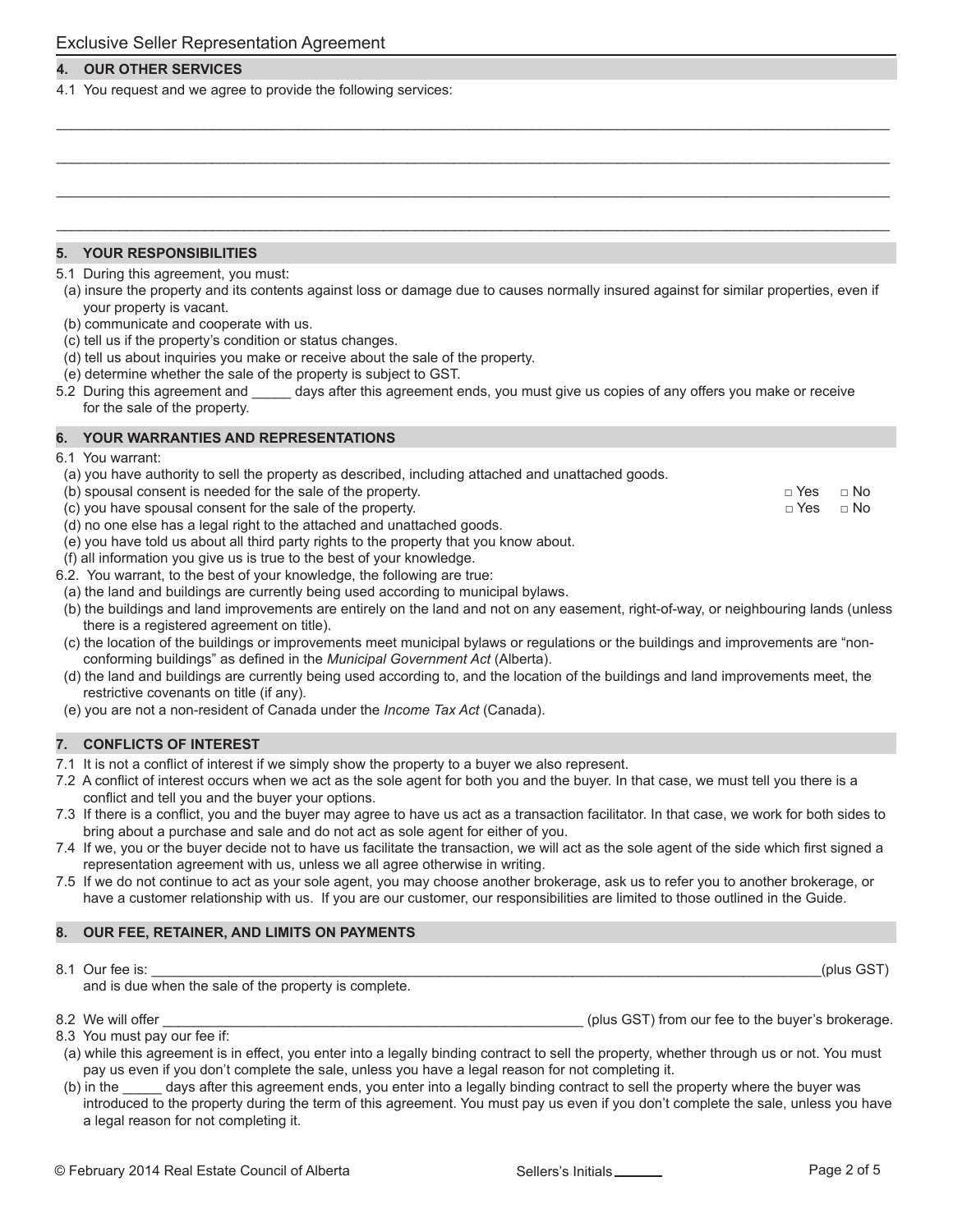# Exclusive Seller Representation Agreement

- 8.4 You authorize us to use any deposit we hold under the purchase contract or this agreement towards money you owe us under this agreement. If the deposit does not cover our fee and any other money owing to us under this agreement, you must pay us the outstanding balance within days:
- (a) after the sale is completed, or
- (b) from when this agreement ends.
- 8.5 You do not pay our fee if you:
- (a) sell the property to a buyer excluded in writing from this agreement.
- (b) sign a seller representation agreement with another brokerage after this agreement ends.
- 8.6 If you change your mind about selling the property, you must tell us in writing. You must reimburse us for our reasonable expenses up to the time you tell us. Reasonable expenses will include:

\_\_\_\_\_\_\_\_\_\_\_\_\_\_\_\_\_\_\_\_\_\_\_\_\_\_\_\_\_\_\_\_\_\_\_\_\_\_\_\_\_\_\_\_\_\_\_\_\_\_\_\_\_\_\_\_\_\_\_\_\_\_\_\_\_\_\_\_\_\_\_\_\_\_\_\_\_\_\_\_\_\_\_\_\_\_\_\_\_\_\_\_\_\_\_\_\_\_\_\_\_\_

\_\_\_\_\_\_\_\_\_\_\_\_\_\_\_\_\_\_\_\_\_\_\_\_\_\_\_\_\_\_\_\_\_\_\_\_\_\_\_\_\_\_\_\_\_\_\_\_\_\_\_\_\_\_\_\_\_\_\_\_\_\_\_\_\_\_\_\_\_\_\_\_. If you pay these reasonable expenses,

- it does not remove your responsibility to pay other amounts you may owe us under this agreement. 8.7 If the buyer does not complete a legally binding contract to buy the property and has no legal reason for not completing it, the buyer
- may forfeit the deposit. If the buyer forfeits the deposit you will pay us our fee or 50% of the forfeited deposit, whichever is less. 8.8 We must not accept any other fees including finder's fees, referral fees, bonuses or gifts directly or indirectly related to this agreement, unless we first tell you in writing everything relevant about the payment and you consent in writing to the payment.

### **9. PERSONAL AND CONFIDENTIAL INFORMATION**

- 9.1 You give your consent to us to collect, maintain, use and disclose your personal information for this agreement and for all uses consistent with listing and marketing the property in any medium, including electronic media.
- 9.2 We may:
- (a) include listing and sales information in databases of appropriate listing services, which we do not operate or control.
- (b) keep and disclose listing, sales, and price information, which we or our brokerage representative may use for any business
- purpose, including making comparative analyses and sharing information with appraisers and other brokerages.
- 9.3 You acknowledge that we and the listing service may:
- (a) disclose the listing, sales and price information to others authorized to use the listing service, like other brokers, appraisers, government departments, municipal organizations, and others.
- (b) use historical listing service data to gather, keep, and publish statistics which we may use to conduct comparative market analyses.
- (c) use the listing, sales and price information as we and the listing service consider appropriate for listing, marketing, and selling real estate.
- 9.4 Any further or additional use of the listing, sales and price information will require your consent.
- 9.5 We will not:
- (a) give out any of your confidential information without your consent, unless required by law.
- (b) use confidential information received from you or that we get as a result of performing under this agreement for any other purpose than those in this agreement unless you agree in writing.
- (c) give you any confidential information we have because of a past or present agency relationship with someone else.
- 9.6 Our duty to keep your information confidential continues after this agreement ends.

# **10. ADDITIONAL TERMS (IF ANY)**

10.1 You are required by law to disclose material latent defects. You may also be required to disclose hidden defects that would be expensive to fix, government and local authority notices, and lack of development pemits.

 $\_$  , and the set of the set of the set of the set of the set of the set of the set of the set of the set of the set of the set of the set of the set of the set of the set of the set of the set of the set of the set of th

 $\_$  , and the state of the state of the state of the state of the state of the state of the state of the state of the state of the state of the state of the state of the state of the state of the state of the state of the

 $\_$  , and the state of the state of the state of the state of the state of the state of the state of the state of the state of the state of the state of the state of the state of the state of the state of the state of the

 $\_$  , and the set of the set of the set of the set of the set of the set of the set of the set of the set of the set of the set of the set of the set of the set of the set of the set of the set of the set of the set of th

| Are you aware of material latent defects in the property?               | $\sqcap$ Yes | $\sqcap$ No |
|-------------------------------------------------------------------------|--------------|-------------|
| Do you know of any hidden defects that would be expensive to fix?       | $\sqcap$ Yes | $\sqcap$ No |
| Have you received any government or local authority notices?            | $\sqcap$ Yes | $\sqcap$ No |
| Do you know of any lack of permits for any development on the property? | $\sqcap$ Yes | $\Box$ No   |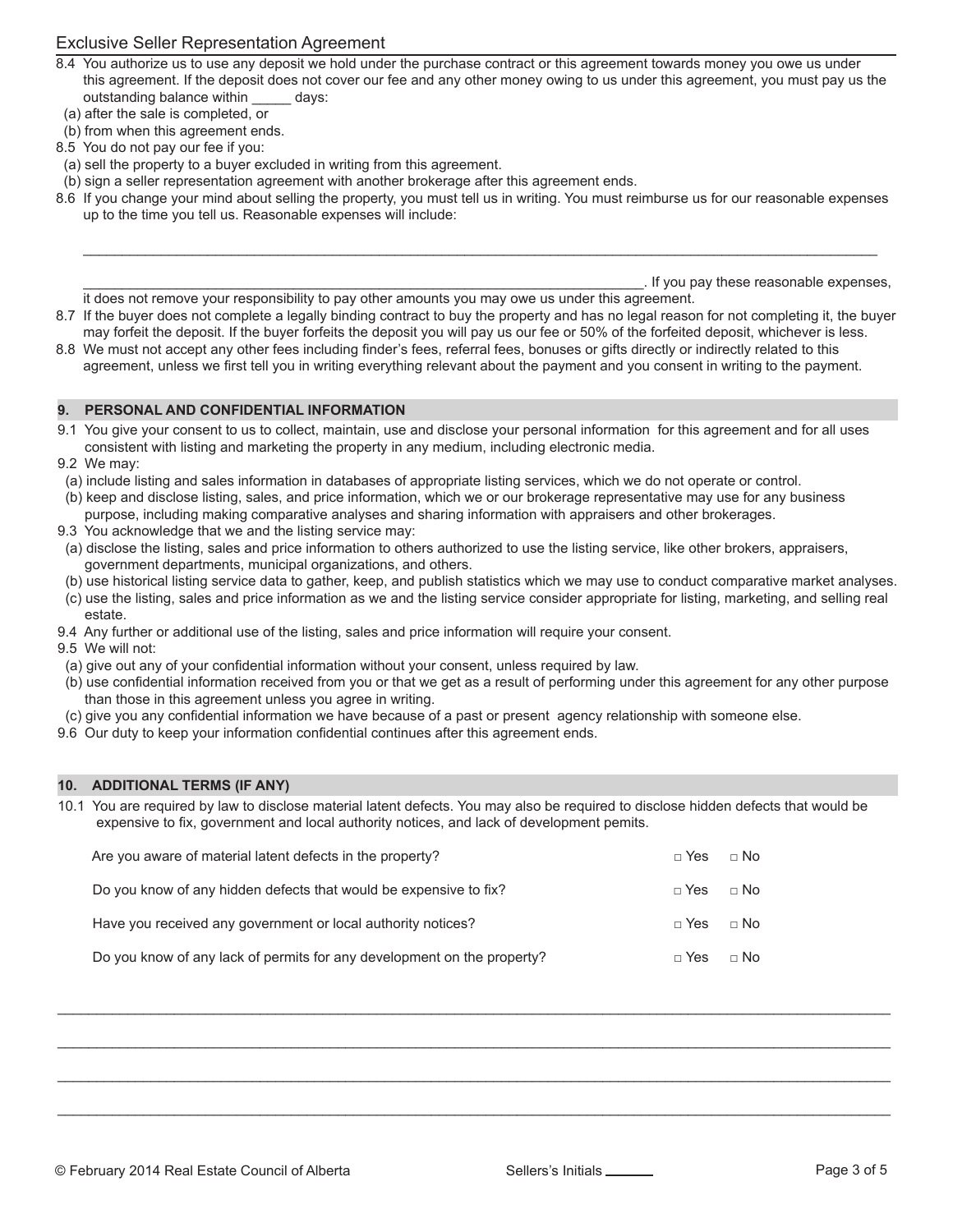# **11. EARLY END TO THIS AGREEMENT**

- 11.1 Despite the end date listed at the beginning of this agreement, the agreement ends immediately if any of these things happen: (a) you complete a sale of the property.
- (b) we and you agree in writing to an earlier end date.
- (c) our licence to trade in real estate is suspended or cancelled.
- (d) we are bankrupt, insolvent, or we are in receivership.
- (e) you materially breach this agreement and we give you written notice to end it, or we materially breach this agreement and you give us written notice to end it.
- (f) you give us written notice to end this agreement because our board membership status changes to the extent that we cannot fulfill our obligations under this agreement.

If the agreement ends for any of these reasons, our rights and your rights under this agreement will not be affected.

### **12. OTHER DETAILS ABOUT THIS AGREEMENT**

12.1 Documents attached to this agreement only form part of this agreement if we and you sign or initial them. This agreement includes these attached documents:

 $\mathcal{L}_\mathcal{L} = \mathcal{L}_\mathcal{L} = \mathcal{L}_\mathcal{L} = \mathcal{L}_\mathcal{L} = \mathcal{L}_\mathcal{L} = \mathcal{L}_\mathcal{L} = \mathcal{L}_\mathcal{L} = \mathcal{L}_\mathcal{L} = \mathcal{L}_\mathcal{L} = \mathcal{L}_\mathcal{L} = \mathcal{L}_\mathcal{L} = \mathcal{L}_\mathcal{L} = \mathcal{L}_\mathcal{L} = \mathcal{L}_\mathcal{L} = \mathcal{L}_\mathcal{L} = \mathcal{L}_\mathcal{L} = \mathcal{L}_\mathcal{L}$ 

 $\mathcal{L}_\mathcal{L} = \mathcal{L}_\mathcal{L} = \mathcal{L}_\mathcal{L} = \mathcal{L}_\mathcal{L} = \mathcal{L}_\mathcal{L} = \mathcal{L}_\mathcal{L} = \mathcal{L}_\mathcal{L} = \mathcal{L}_\mathcal{L} = \mathcal{L}_\mathcal{L} = \mathcal{L}_\mathcal{L} = \mathcal{L}_\mathcal{L} = \mathcal{L}_\mathcal{L} = \mathcal{L}_\mathcal{L} = \mathcal{L}_\mathcal{L} = \mathcal{L}_\mathcal{L} = \mathcal{L}_\mathcal{L} = \mathcal{L}_\mathcal{L}$ 

- 12.2 Any future changes to this agreement must be in writing and signed by both of us to be effective.
- 12.3 Words with a singular meaning may be read as plural when required by the context.
- 12.4 If any clauses added to this agreement conflict with standard clauses in this agreement, the added clauses apply.
- 12.5 This agreement is the entire agreement between us and you. Anything we discussed with you, or that you told us, is not part of
- this agreement unless it is in this agreement.
- 12.6 The laws of the Province of Alberta govern this agreement.
- 12.7 Saturdays, Sundays, and statutory holidays do not count as business days.
- 12.8 A sale is complete when all money has been paid to you or your lawyer and is releasable.

### **13. SELLER ACKNOWLEDGEMENT**

13.1 You acknowledge that:

- (a) you have read this agreement.
- (b) you have received and read the Guide.
- (c) this agreement creates a sole agency relationship with us, as the Guide describes.
- (d) you had the opportunity to get independent advice before signing this agreement.
- (e) neither we nor our representatives gave an opinion about GST applying to the sale of the property and you agree that we and our representatives will not be responsible for the payment of GST.
- (f) this agreement accurately sets out what we and you agree to.

#### **14. CONTACT INFORMATION**

**Seller:**

14.1 The following contact information must be used for all written communications between us and you. If this contact information changes, we and you must tell each other in writing within two business days of the change.

| (postal code)                                  | (postal code)                            |
|------------------------------------------------|------------------------------------------|
|                                                |                                          |
|                                                |                                          |
| <b>Brokerage:</b>                              | <b>Brokerage Representative:</b>         |
|                                                |                                          |
|                                                | Address: c/o the Brokerage               |
|                                                | Phone Fax Fax                            |
|                                                |                                          |
| © February 2014 Real Estate Council of Alberta | Sellers's Initials_______<br>Page 4 of 5 |